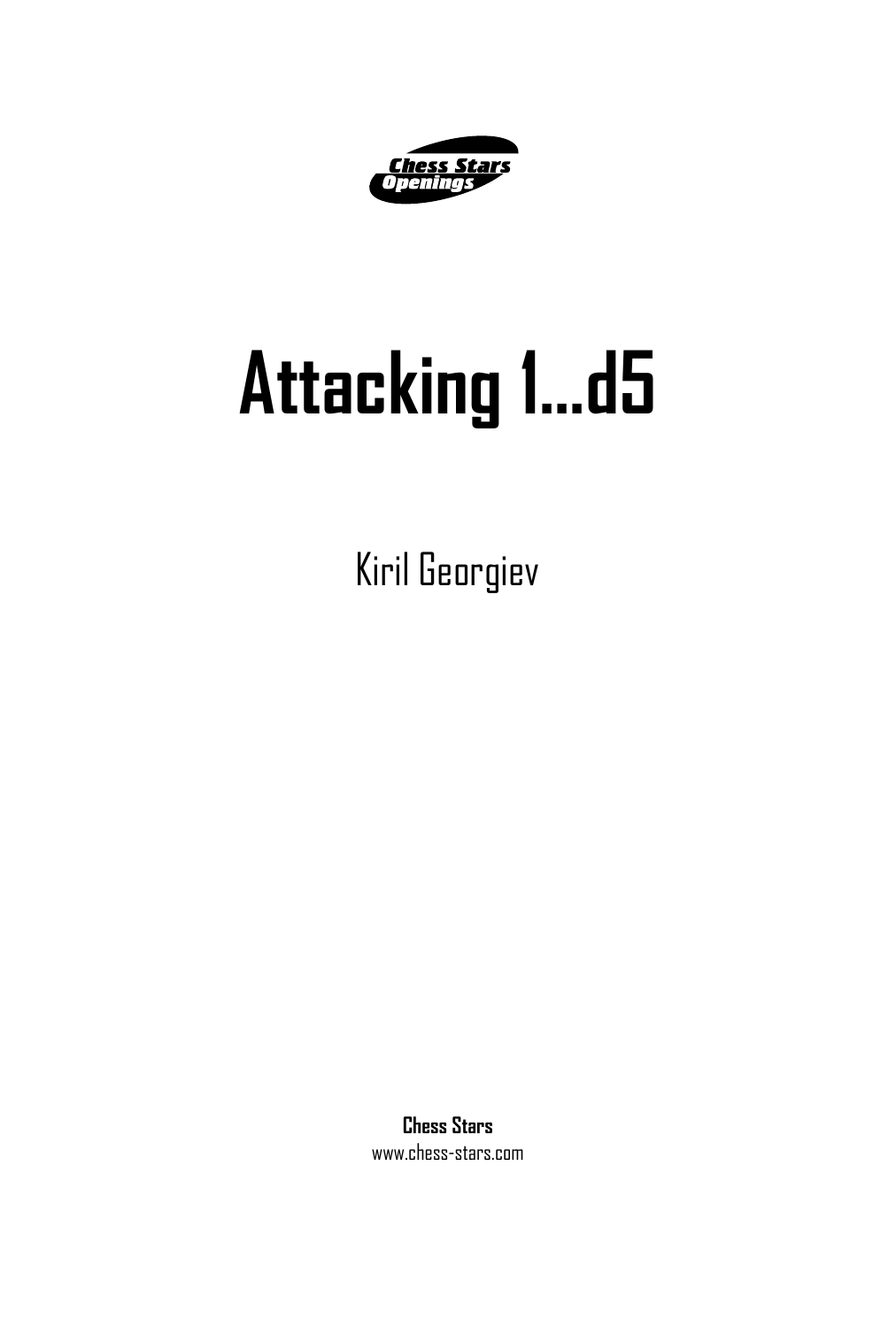Chess Stars Publishing Current Theory and Practice Series

#### **Attacking 1...d5**

Translation and editing by Semko Semkov

Cover design by Kaloyan Nachev

Copyright © 2021 by Kiril Georgiev

Printed in Bulgaria ISBN: 978-619-7188-33-2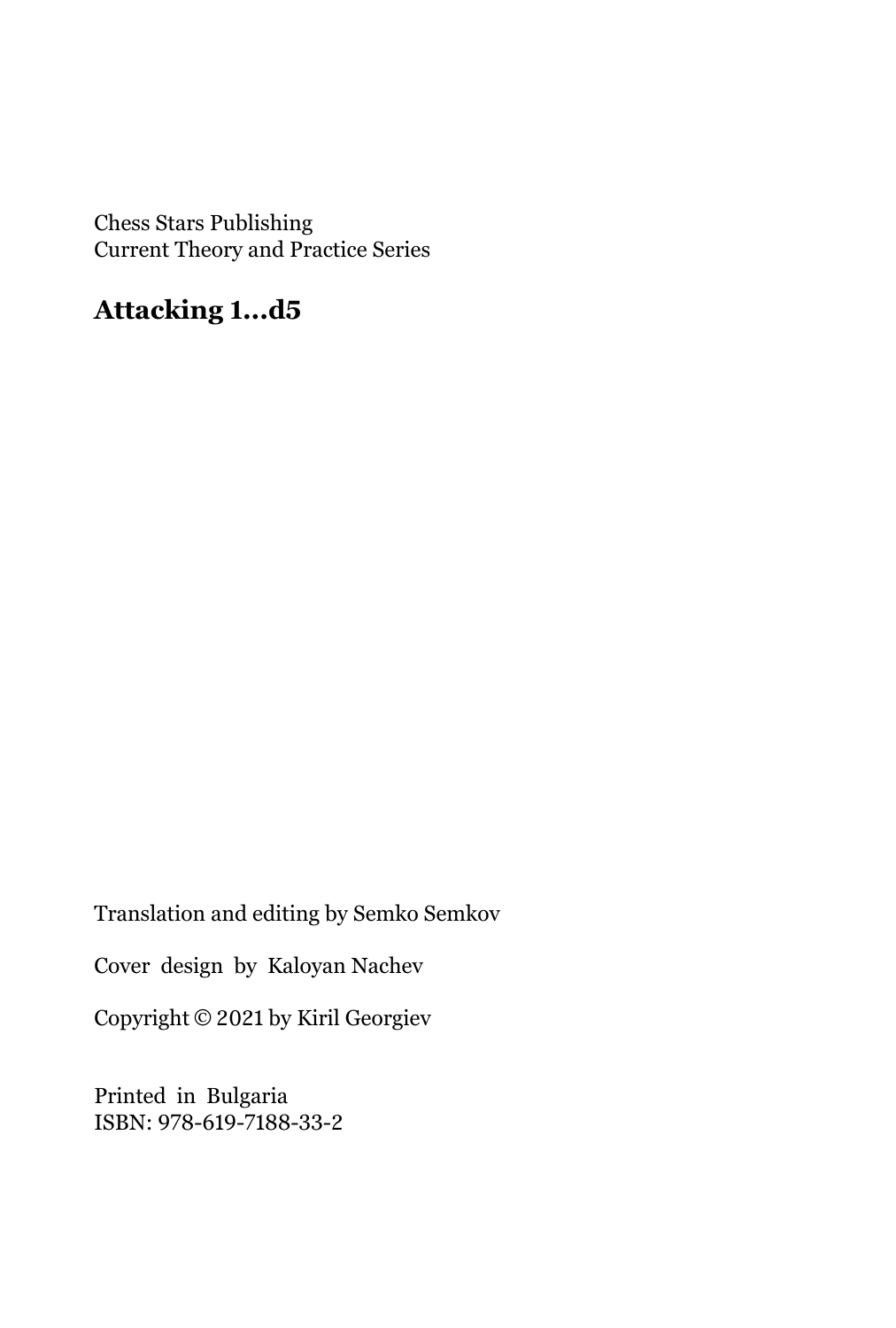# **Contents**

Bibliography 4 Introduction 5

**Chapter 1.** The Geller-Tolush Gambit Sidelines Main Ideas 7 Step by Step 10 Annotated Games 15

**Chapter 2.** The Geller-Tolush Gambit 4. De3 dxc4 5.e4 b5 6. Le2 e6 Main Ideas 21 Step by Step 25 Annotated Games 43

**Chapter 3.** The Semi-Slav 4...e6 5.g3 dxc4  $6.\&$ e5 Main Ideas 47 Step by Step 50 Annotated Games 64

**Chapter 4.** The Semi-Slav 4...e6 5.g3 dxc4  $6.\&$ g2 Main Ideas 83 Step by Step 91 Annotated Games 110

**Chapter 5.** The Triangle System Step by Step 127 Annotated Games 130

**Chapter 6**. The Closed Catalan Main Ideas 135 Step by Step 138 Annotated Games 151

**Chapter 7.** The Open Catalan Main Ideas 171 Step by Step 177 Annotated Games 201

Index of Variations 219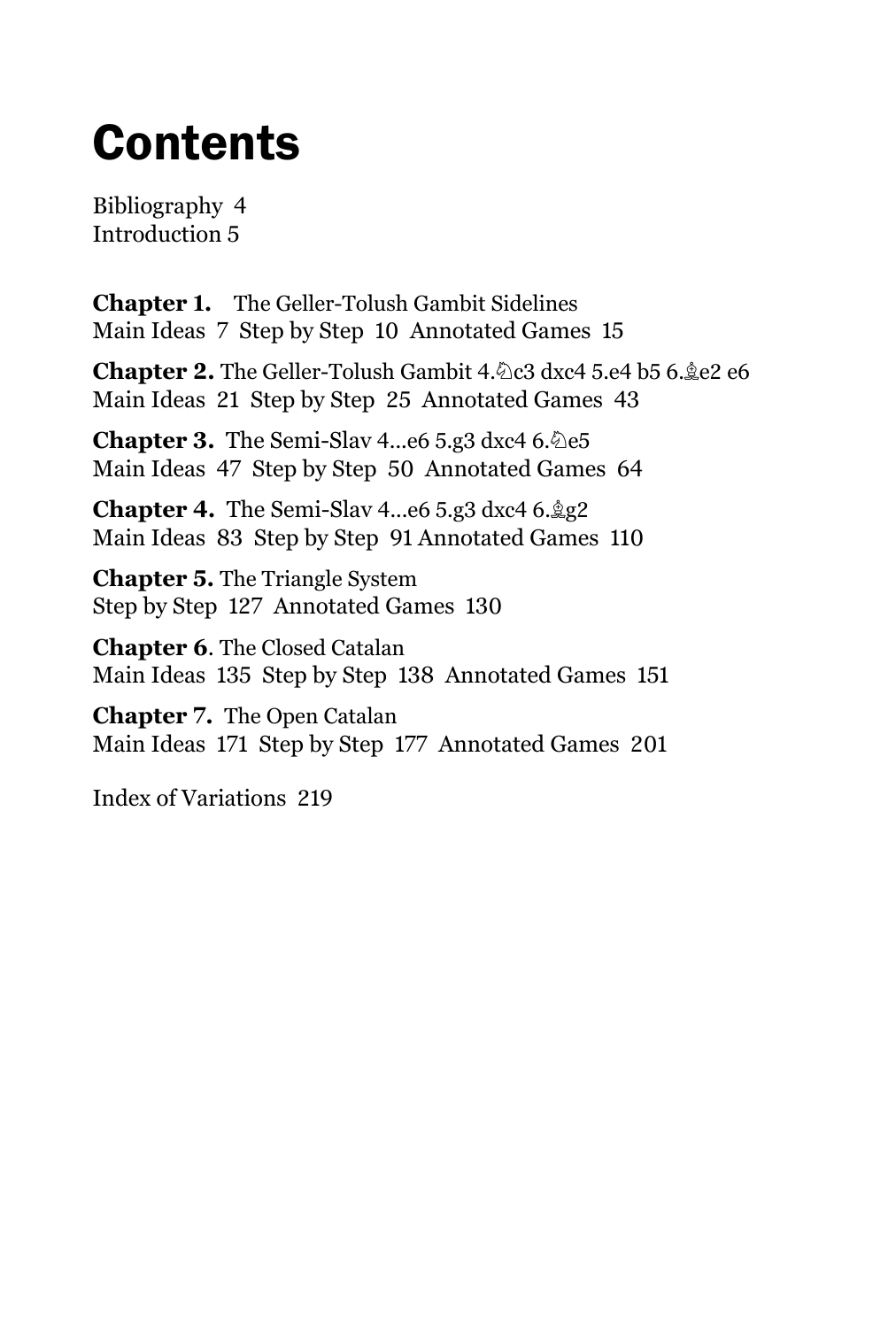# Bibliography

#### **Books**

*The Modern Triangle*, Semko Semkov, Chess Stars 2020 *Play 1.d4 d5 2.c4 e6!*, Alexei Kornev, Chess Stars 2018 *A Practical* Black *Repertoire with d5, c6*, Volume 1: *The Slav and Other Defences*, by Alexei Kornev, Chess Stars 2017 *The Semi-Slav*, Lars Schandorff, Quality Chess 2015 *Playing 1.d4 d5*, Nikolaos Ntirlis, Quality Chess 2017 *The Classical Slav*, Boris Avrukh, Quality Chess 2014 *Grandmaster Repertoire 1A – The Catalan*, Boris Avrukh, Quality Chess 2015

#### **Periodicals**

Chess Informant New in Chess Yearbook

#### **Internet resources**

Databases The Week In Chess (www.theweekinchess.com) Chess Publishing (www.chesspublishing.com)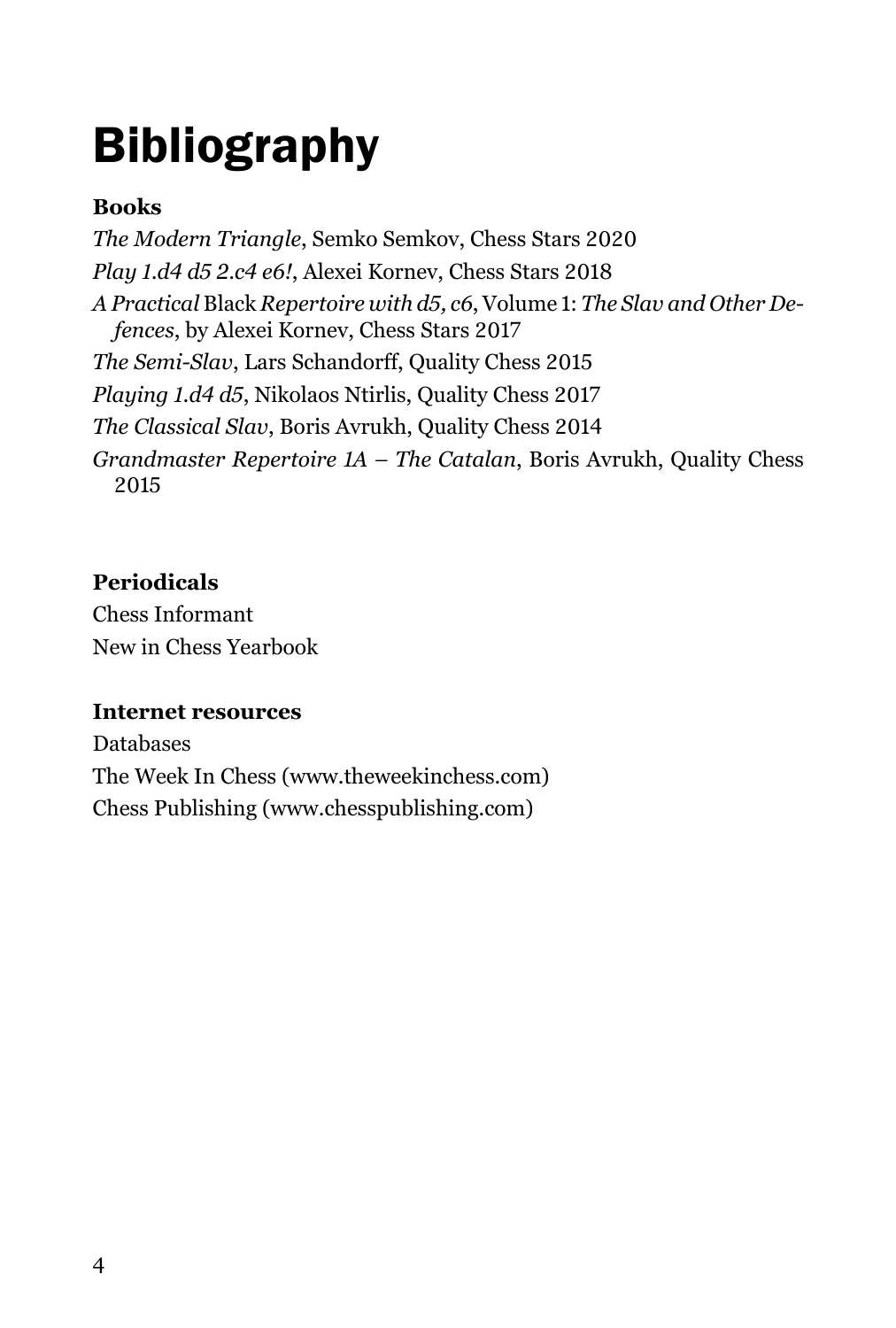### Introduction

I have been seeking for new weapons against 1.d4 d5 for many years. In my previous 2-volume work on the English I offered some ideas, specific to the move order with 1.c4. However, the systems based on 1... d5 are so solid and deeply analysed that we need a wider arsenal in order to be unpredictable. It should include sharp variations which require concrete knowledge and difficult decisions early in the opening. Players that embrace set-ups with ...d5 commonly prefer calmer positional play, so unbalanced positions may throw them off from their zone of comfort.

My initial intention was to analyse gambit treatment of the Slav and the Semi-Slav. Its core was supposed to be **1.d4 d5 2.c4 c6 3. hf3 hf6 4.Nc3 dxc4 5.e4 b5 6.Be2**



and **4...e6 5.g3**



In both cases White sacrifices the c4-pawn, proposing a real gambit.

Of course in the latter case Black is not obliged to take on c4, so I also considered the Closed Catalan with  $5...$  $\delta$ \bd7.

A natural add-on was a chapter on the Triangle System since it could transpose to the Geller-Tolush Gambit after 3.9f3 e6 4.9c3 dxc4 5.e4 b5 or to the Semi-Slav after 5.g3.

Then I decided to include also the set-up without 1...c6 – **1.d4 d5 2.c4 e6 3. c3 公f6 4. 公f3 食e7** 5.g3 0-0 6. g2

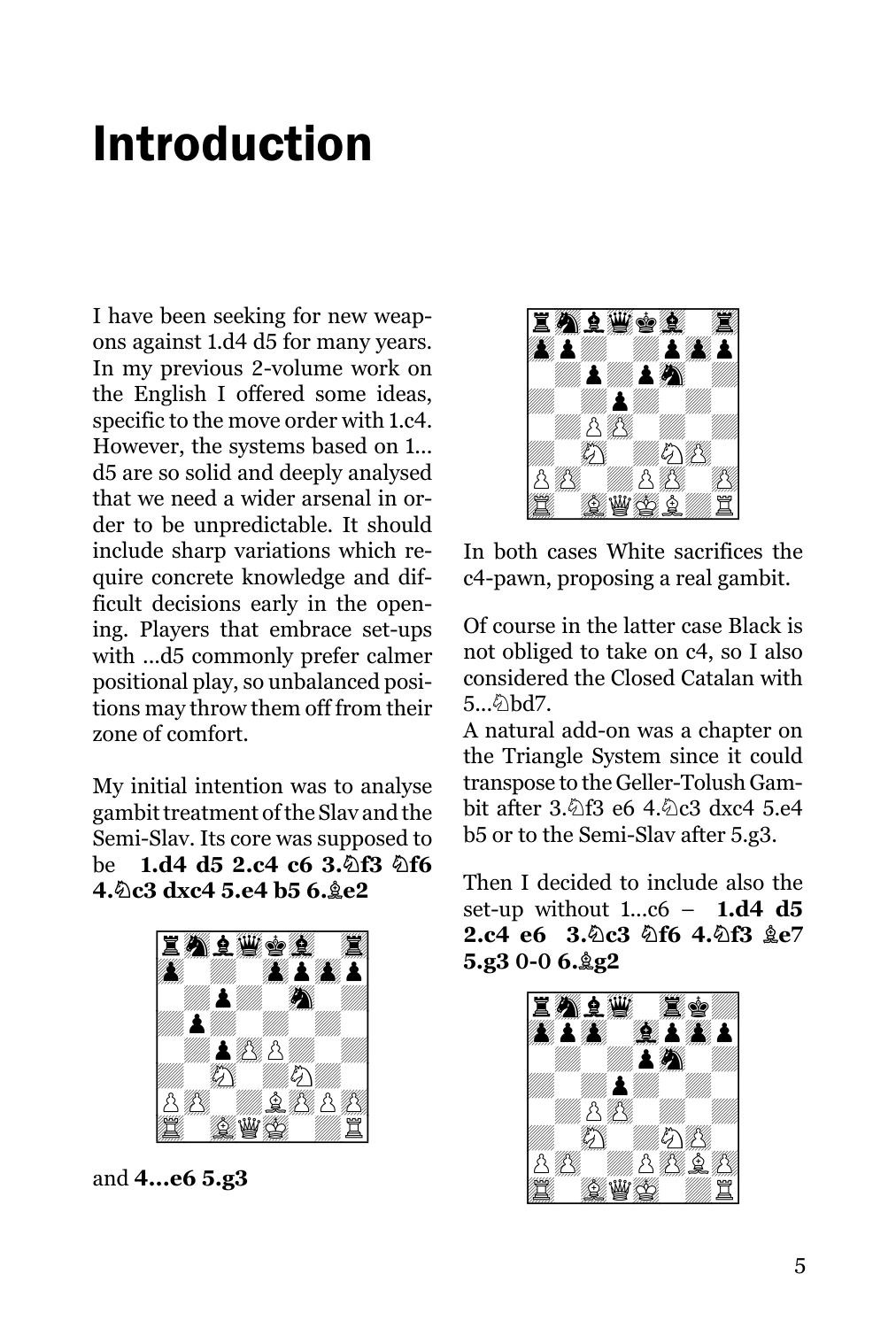Now ...c6 would transpose to the Closed Catalan, while 6...dxc47.2e5 would at least optically be similar to the plan against the Semi-Slav. I was amazed to discover in my practice that second players answer almost automatically 7... @c6?!, when  $8.\&\text{xc6}!$  bxc6  $9.\&\text{xc6}$   $\&\text{e}810.\&\text{xe}7+$ <sup>W</sup><sub>xe</sub>7 11.<sup>W</sup>a4 has been assessed as toothless for many years, but lately White has found the right keys to Black's position. After 11...c5! 12.dxc5 Wxc5 13. e3 Wc7 14.f3! first players score the incredible 75% in OTB games.



It turns out that the opposite-coloured bishops do not guarantee an easy draw. Note that the current trend is 14.0-0-0, but I prefer to leave the king on f2.

I'd like to stress that the proposed repertoire is not a hit-and-run tactic. It is meant to withstand a thorough home preparation as I never recommend tricky, but dubious lines. Sometimes the engines will show their favourite "0.00" evaluations, but they do not recognize the initiative as a crucial factor. Also the cost of Black's mistakes is higher.

My own experience with both colours has taught me that it is not easy for Black to anticipate all the tricks White hides up his sleeve.

> Gelfand-Kiril Georgiev Mallorca ol. 2004



In this position I was expecting only 16. xd5  $e$ e6=, when suddenly 16. $\Delta x$ f7!! came out of the blue. After 16...  $\Delta x$ f7?! 17.  $\Delta x$ d5+  $\Delta g$ 6 18.  $E$ e5! the \$£5 19. axf5! it was all over.

#### **Who is this book for?**

If you are fed up with all the mainstream Slav/Meran theory out-there, this book will offer you new refreshing approaches for both sides. However, you should feel at ease in positions with an initiative for a pawn or two. You should be able to use the full power of your pieces. Do not get frustrated if things go not so smoothly in the beginning. With practice, you'll get in taste and you'll be glad to meet 1...d5 players over the board.

> *Kiril Georgiev Sofia, May 2021*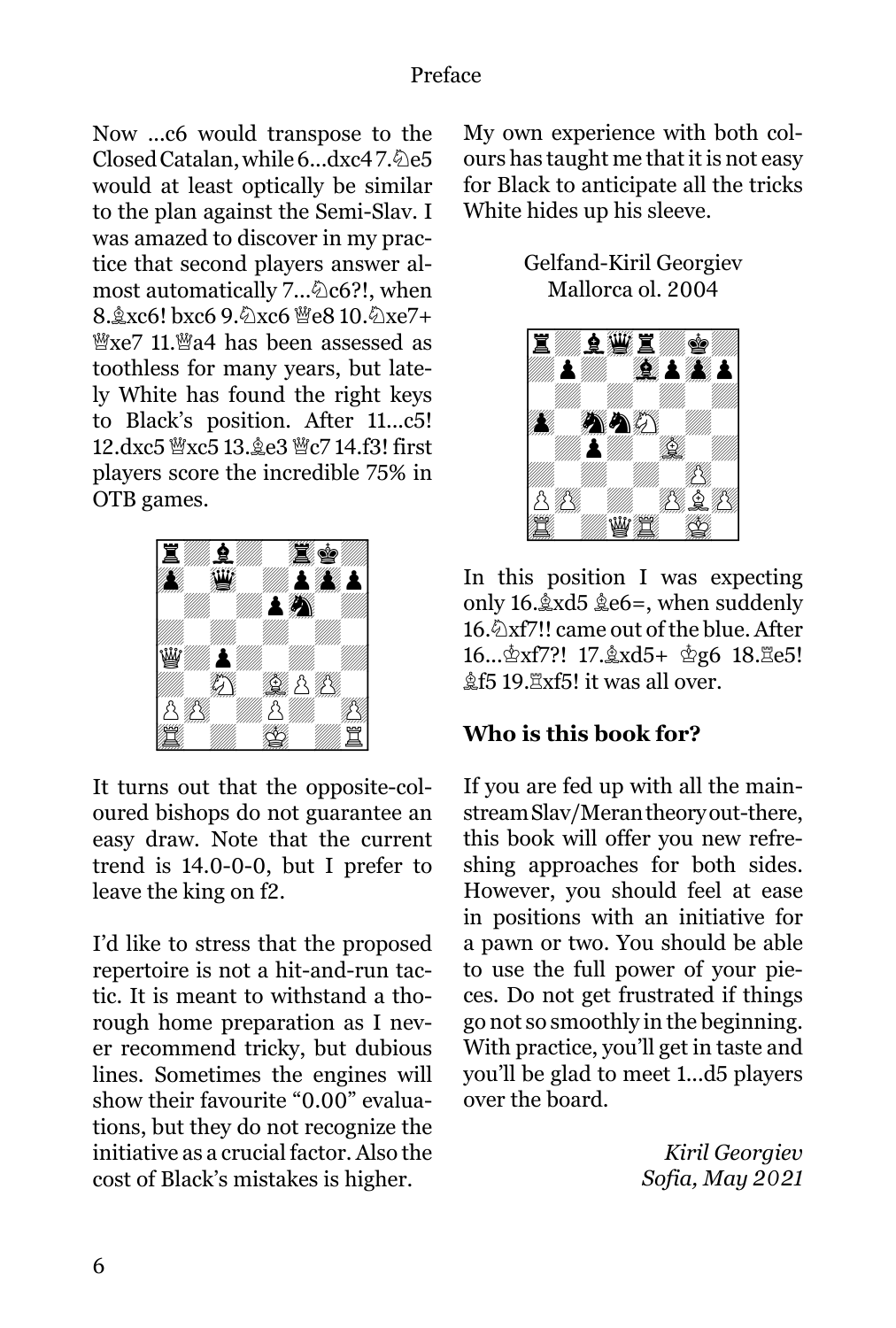# Main Ideas

**1.d4 d5 2.Nf3 Nf6 3.c4 c6 4.Nc3 dxc4 5.e4 b5**



We start the book with the Geller-Tolush Gambit, sometimes referred as the Slav Gambit. To be completely precise, both Godfathers attacked 5...b5 with 6.e5  $\triangle$ d5 7.a4, which is beyond the scope of our analysis. We owe the current renaissance of the old gambit to Dubov and Adhiban. They were the first top grandmasters to embrace a new plan, based on **6.Be2!** in 2018. Carlsen also tried it twice recently, but it was a pure improvisation, obviously not backed with deep home work. The word about the new weapon against the Slav has been spreading around quickly, and I expect hundreds of games in the next months. So we should grasp the chance to collect as many points as possible until Black has not found the best retorts.

Let me point out that you cannot skip this chapter, as the attempt to convert play to the 4...e6 5.g3 dxc4 system with 5.g3 could stumble into 5...g6!.

I divided the material into 2 chapters as the character of play in the sidelines is completely different from the main line 7...e6.

The first move we should be ready to face after 6. e<sup>2</sup> is **6... b4?!**. We should give up the central pawn without hesitation:

**7.Na4! Nxe4 8.Bxc4** 



Black's knight can retreat to d6 or f6. I suggest the following rule:

| We meet …��d6 by _��b3, 營c2.    |  |
|---------------------------------|--|
| We meet …മf6 by ଛd3, 營e2 (፰e1). |  |

I consider the first case in **Game 2** Basso-Brunello, Padova 2019.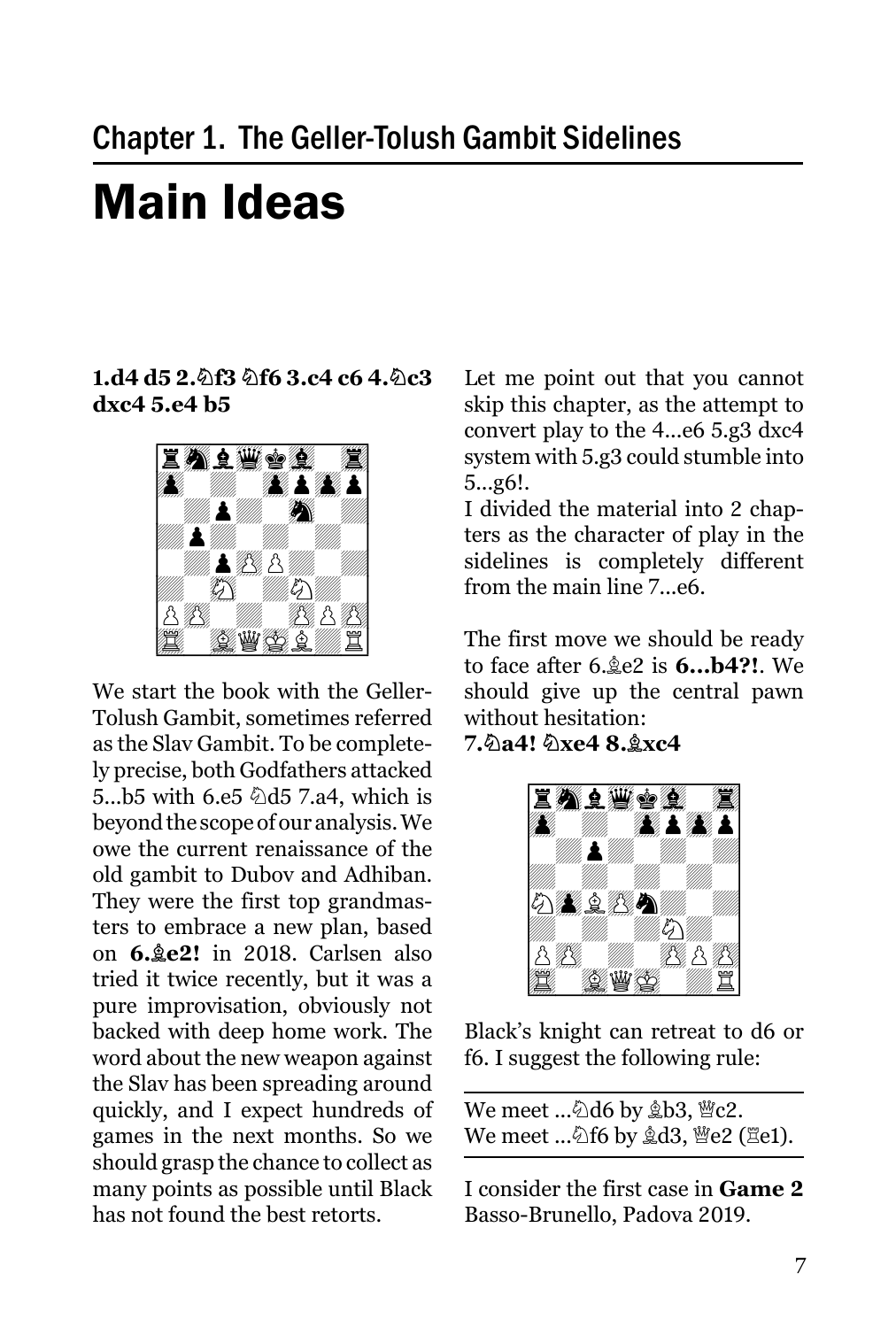**8...e6 9.0-0 ge7** followed by ... 2f6 is more natural. Then we have two approaches. My main line is  $10.\%2$  $\triangle$ f6 11. $\triangle$ c5 with typical play on the queenside.

It is more tricky to attack the e6 f7 complex with 10.2e5 0-0 11. Ee1  $\triangle$ f6 12. $\triangle$ g5. This plan is more likely to award you with crushing victories right in the opening. Here is:

#### **A Practical Attacking Guide**

Whenever Black's c8-bishop loses contact with e6, you should watch for destructive sacrifices on e6/f7:

Analysis



13.��xf7!  $\mathbb{E}[X]$  14.��xe6 ��c8 15.��xf7+  $\&xf7$  16. $\&xf6$   $\&xf6$  17.  $\&bf15 + \&f8$ 18.d5 cxd5 19. ad1+-.

Analysis



17. \frac{\math{2}}} \text{\math{2}} \text{\math{3}}\$ \text{\math{3}}\$ \text{\math{3}}\$ \text{\math{3}}\$ \text{\math{3}}\$ \text{\math{3}}\$ \text{\math{3}\$ \text{\math{3}\$ \text{\math{3}\$ \text{\math{3}\$ \text{\math{3}\$ \te 18. $\&$ xe6+  $\&$ e8 19. $\&$ h5+ (19.d5 $\pm$ ) 19...g6 20. lxh7±.

Karthik-Skoberne Spilimbergo 2018



 $14.\&\text{xf7}!+-\&\text{xf7}$  15. Rxe6.

Analysis



15. Zxe6! fxe6 16. Zxg6 hxg6 17. Exe6 Rf7 18.Bf4±.

Analysis

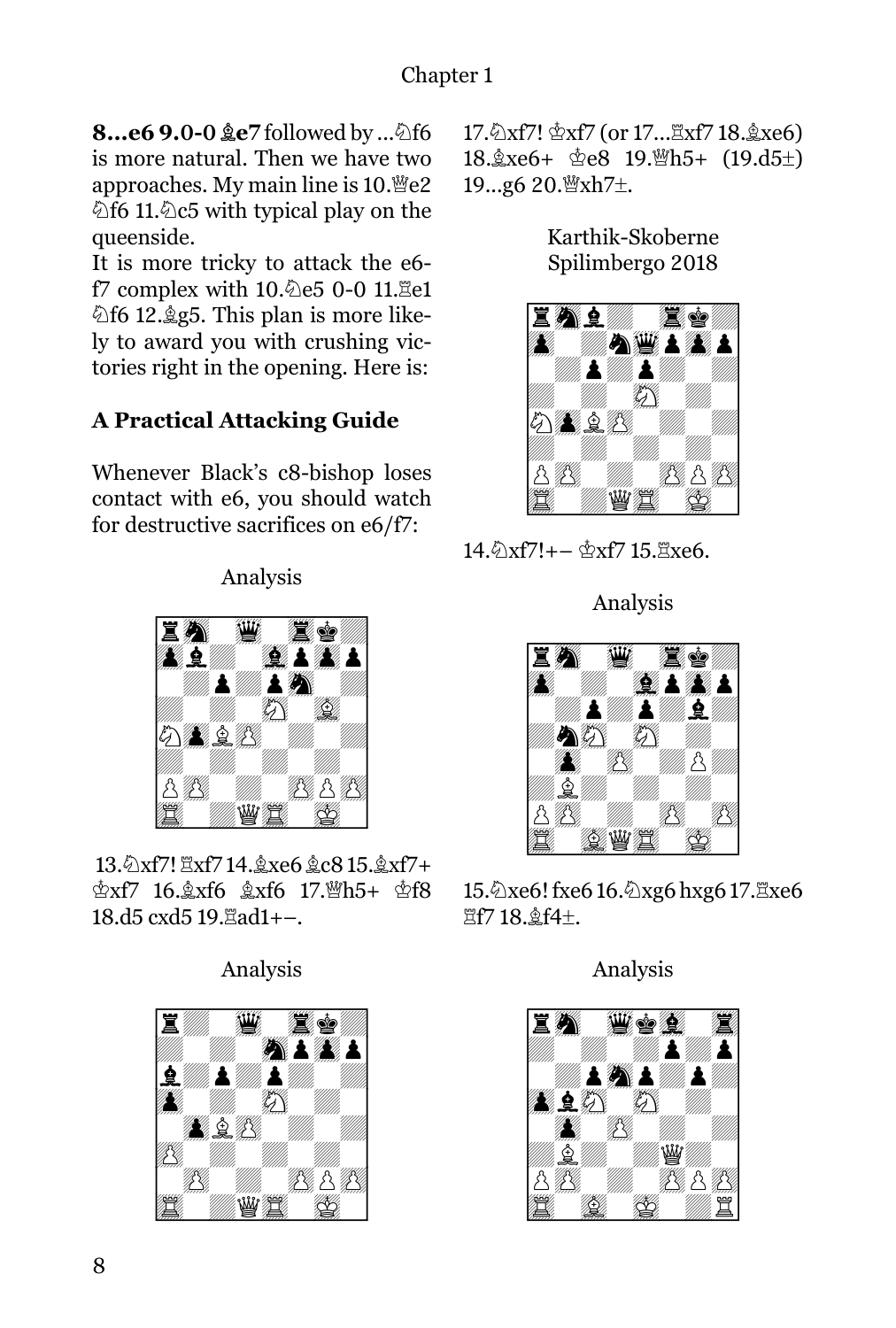14. Xf7 \& \xf7 \times 15. \& \xe6 \testroys Black's king's shelter –  $15...$   $\&d7$  $(15...$   $\&e$ 7  $16.\&d1)$   $16.\&f4$   $\&d6$  $17.\&$ xd6  $\&$ xd6 18.0-0-0+-.

Analysis



14. Xf7!?  $\mathbb{R}x$ f7 15. Wxc6  $\mathbb{R}b8$  16. Wxe6 外d6 17. We2 favours White.

AR. Salem-Bartel blitz, Moscow 2019



Salem missed 15. xe6 fxe6 16. 2xe6 **曾c8 17.公xf8 曾xf8 18.d5+–. Instead** he chose 15.g4 Dh4 16.Dxh4  $\&$ xh4



Now the stunning  $17.\overline{2}xe6!!$  fxe6 18. $\&$ xe6 \ff6 19. $\&$ c5!!, heading for f5, is crushing.

A general rule for these sacrifices is that central files open in favour of White's coordinated heavy pieces. They can only be effective in early opening, while Black is still undeveloped.

**6...Bg4!? 7.h3! Bxf3 8.Bxf3** 



This position has only occurred in two games so far. After 8...e6 9.0-0 a6 I recommend  $10.\text{\&}g5! \text{\&}e7 11.a4$ with excellent compensation. Critical is the untested line **8...e5! 9.0-0 Qxd4! 10.Qxd4 exd4 11.Nxb5 cxb5 12.e5 Nfd7 13.Bxa8 Bc5**  14. He1 2b6 15. gf3



Although the engines claim some advantage for White, the smallest imprecision could turn the tables.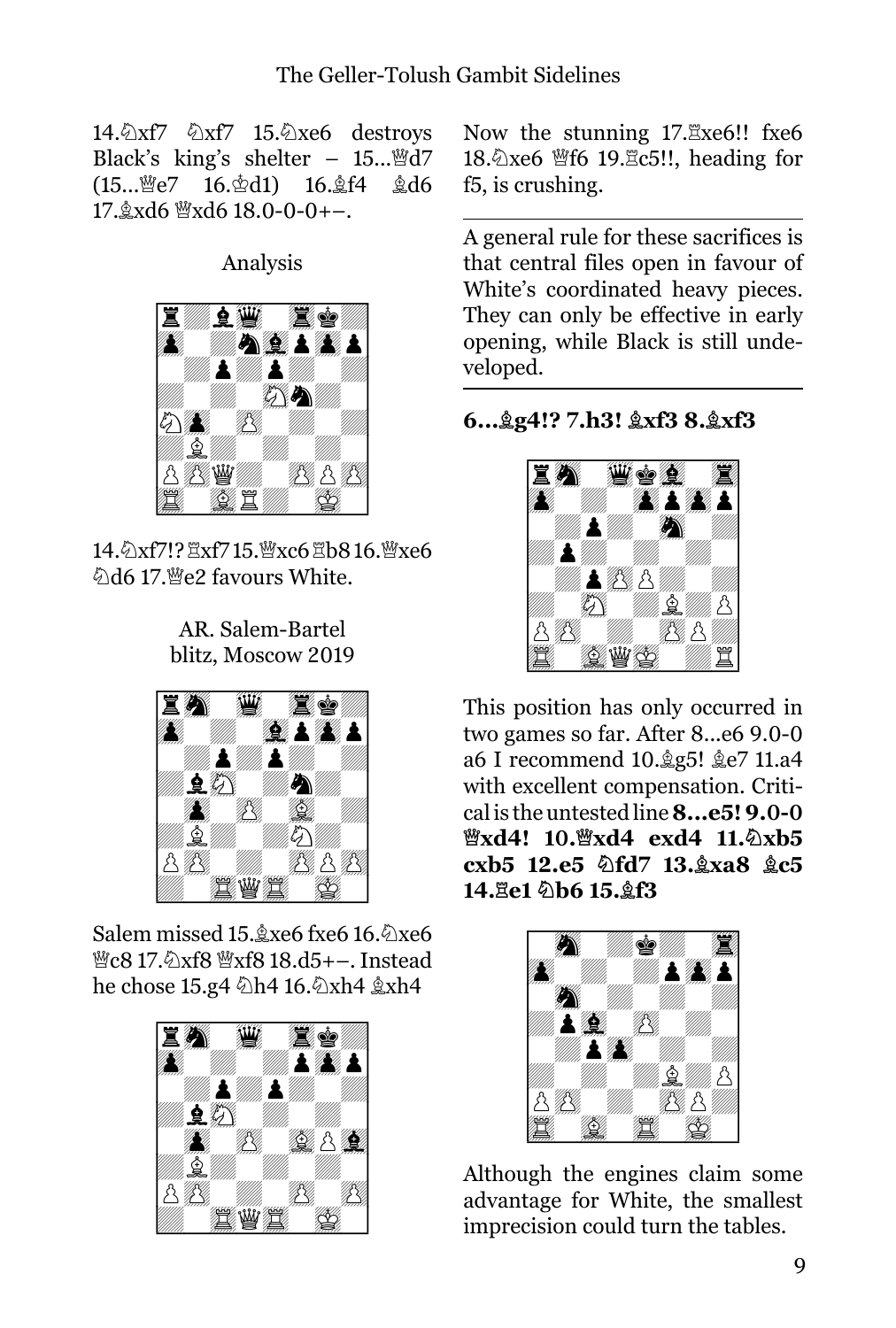## Index of Variations

**Chapter 1. 1.d4 d5 2. 9f3 9f6 3.c4 c6 4. 9c3 dxc4** 



5.e4 b5 (5...Bg4 *10*) 6.Be2! b4?! *11* 6...Bg4!? *13*

**Chapter 2. 1.d4 d5 2. f3 \f6 3.c4 c6 4. \c3 dxc4 5.e4 b5 6. \e2 e6 7.0-0** 



7...Be7 *27* (7...b4 *25*; 7...Nbd7?! *26*; 7...b4?! *26*; 7...a5 *26*) 7...Bb7 8.Rb1!? *29*

8... 2bd7 30 8...Be7 *35* 8...a6 38 9.b3 cxb3 10.Rxb3 *38* 10. Txb3!? 40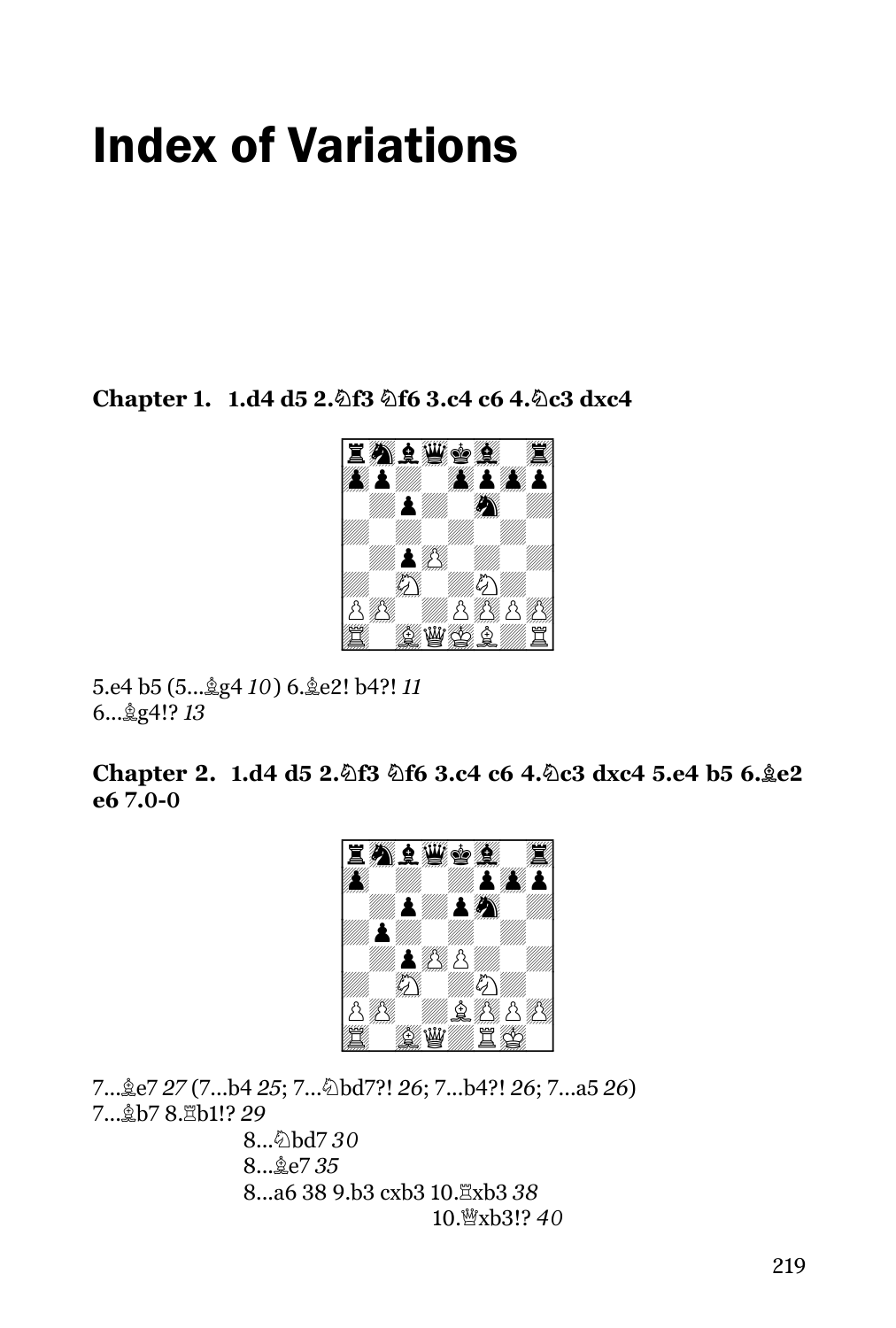**Chapter 3. 1.d4 d5 2. f3 \f6 3.c4 c6 4. \c3 e6 5.g3 dxc4** 



6.Ne5 (6.Bg2! b5 7.Ne5 *50*) 6...b5 *50* 7.Bg2 Nd5 *51* 7...a6 *52* 7...Qb6 *56*

6...Bb4!? *58* 6...c5!? *60* 6...Nbd7! 7.Nxc4 b5! *61*

**Chapter 4. 1.d4 d5 2. f3 @f6 3.c4 c6 4. @c3 e6 5.g3 dxc4 6. @g2** 



6...Nbd7 (6...b5 7.Ne5 50) 7.0-0 b5 *93*  $7...$  &e7  $1028$ . 幻d2  $102$ 8.e4 *107*

**Chapter 5. 1.d4 d5 2. 9f3 c6 3.c4 e6 4. 9c3 dxc4**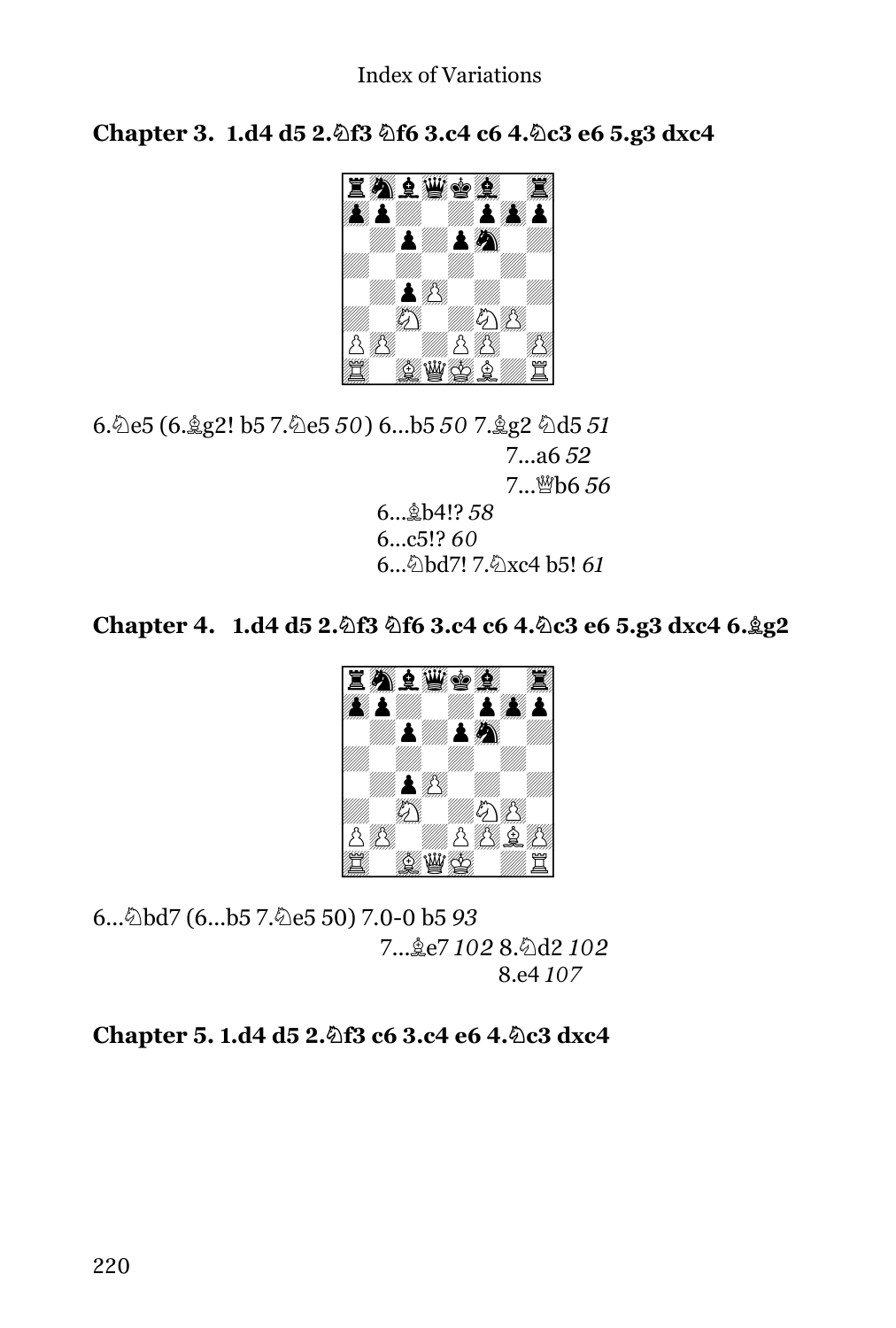Index of Variations



5.e4 *127* 5.g3 b5 6.@e5 128

**Chapter 6. 1.d4 d5 2. f3 \f6 3.c4 c6 4. \c3 e6 5.g3 \bd7 6. \g2** 



6...Be7 138 7.0-0 0-0 8.Qd3!? *139* 8...b6 9.e4 Ba6 10.b3 dxc4 *140* 10...<sup>g</sup>c8 143

8.b3 *144*

6...Bd6?! *149*

**Chapter 7. 1.d4 d5 2.c4 e6 3. c3 df6 4. f3**  $e$  **7 5.g3 0-0 6. g2 dxc4 7. De5**